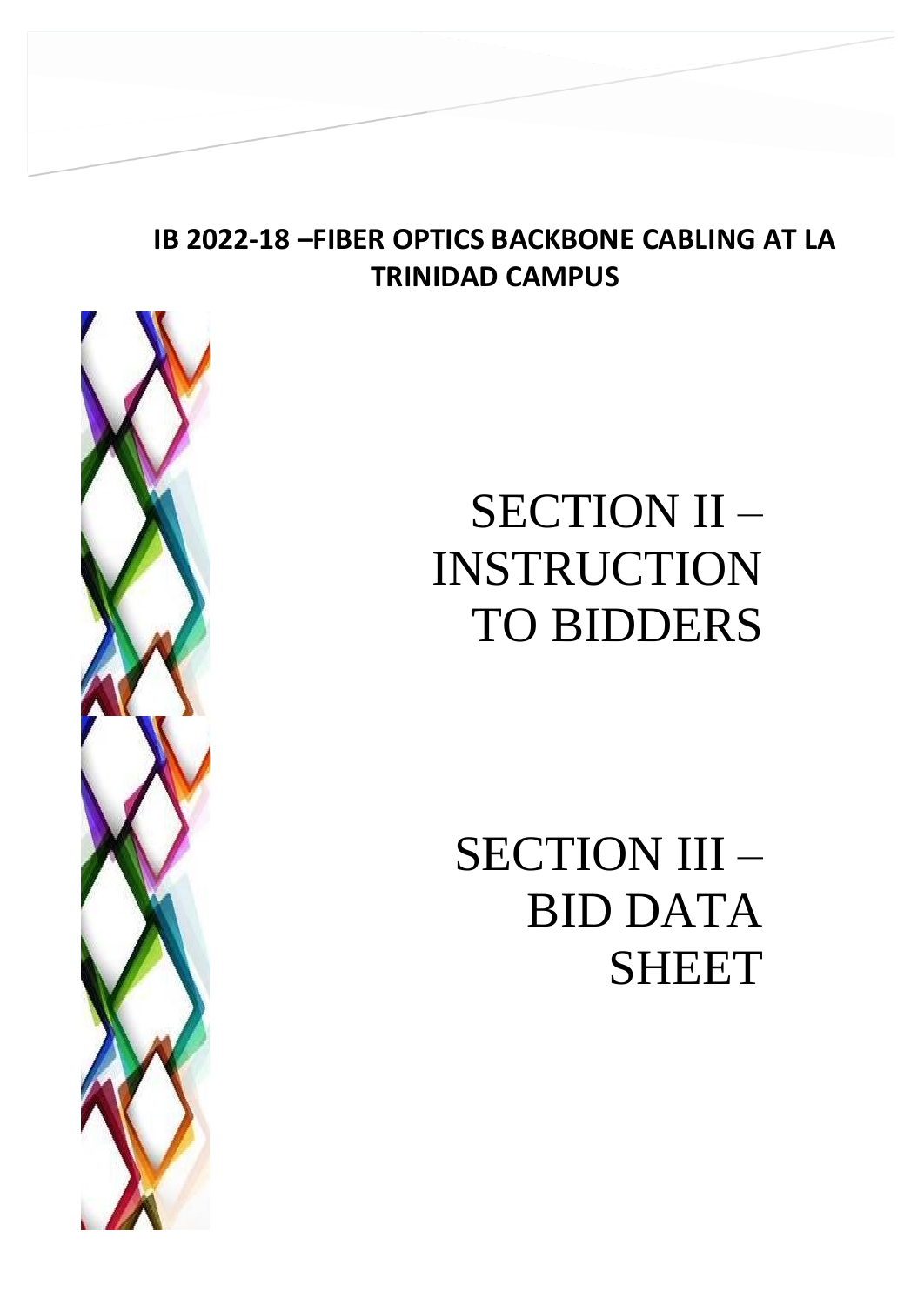| 1. Scope of Bid                                                                                                                                                                                                                                                                                                                                                                     |
|-------------------------------------------------------------------------------------------------------------------------------------------------------------------------------------------------------------------------------------------------------------------------------------------------------------------------------------------------------------------------------------|
| The Procuring Entity, BENGUET STATE UNIVERSITY (BSU)<br>wishes to receive Bids for the Fiber Optics Backbone<br>Cabling at La Trinidad Campus with identification<br>number IB 2022-18.                                                                                                                                                                                             |
| The Procurement Project (referred to herein as "Project") is<br>composed of One (1) Lot, the details of which are<br>described in Section VII (Technical Specifications).                                                                                                                                                                                                           |
| 2. Funding Information                                                                                                                                                                                                                                                                                                                                                              |
| 2.1. The GOP through the source of funding as indicated<br>below for Capital Outlay of the Special Project funded<br>by CHED IDIG in the amount of Five Million Six Hundred<br>Thousand Pesos only (Php. 5,600,000.00).<br>2.2. The source of funding is: NGA, the General<br><b>Appropriations Act or Special Appropriations.</b>                                                  |
|                                                                                                                                                                                                                                                                                                                                                                                     |
| 3.<br><b>Bidding Requirements</b>                                                                                                                                                                                                                                                                                                                                                   |
| The Bidding for the Project shall be governed by all the<br>provisions of RA No. 9184 and its 2016 revised IRR, including<br>its Generic Procurement Manuals and associated policies,<br>rules and regulations as the primary source thereof, while<br>the herein clauses shall serve as the secondary source<br>thereof.                                                           |
| Any amendments made to the IRR and other GPPB issuances<br>shall be applicable only to the ongoing posting,<br>advertisement, or IB by the BAC through the issuance of a<br>supplemental or bid bulletin.                                                                                                                                                                           |
| The Bidder, by the act of submitting its Bid, shall be<br>deemed to have verified and accepted the general<br>requirements of this Project, including other factors that<br>may affect the cost, duration and execution or<br>implementation of the contract, project, or work and<br>examine all instructions, forms, terms, and project<br>requirements in the Bidding Documents. |
| <b>Corrupt, Fraudulent, Collusive, and Coercive Practices</b><br>4.                                                                                                                                                                                                                                                                                                                 |
| The Procuring Entity, as well as the Bidders and Suppliers,<br>shall observe the highest standard of ethics during the<br>procurement and execution of the contract. They or<br>through an agent shall not engage in corrupt, fraudulent,<br>collusive, coercive, and obstructive practices defined under                                                                           |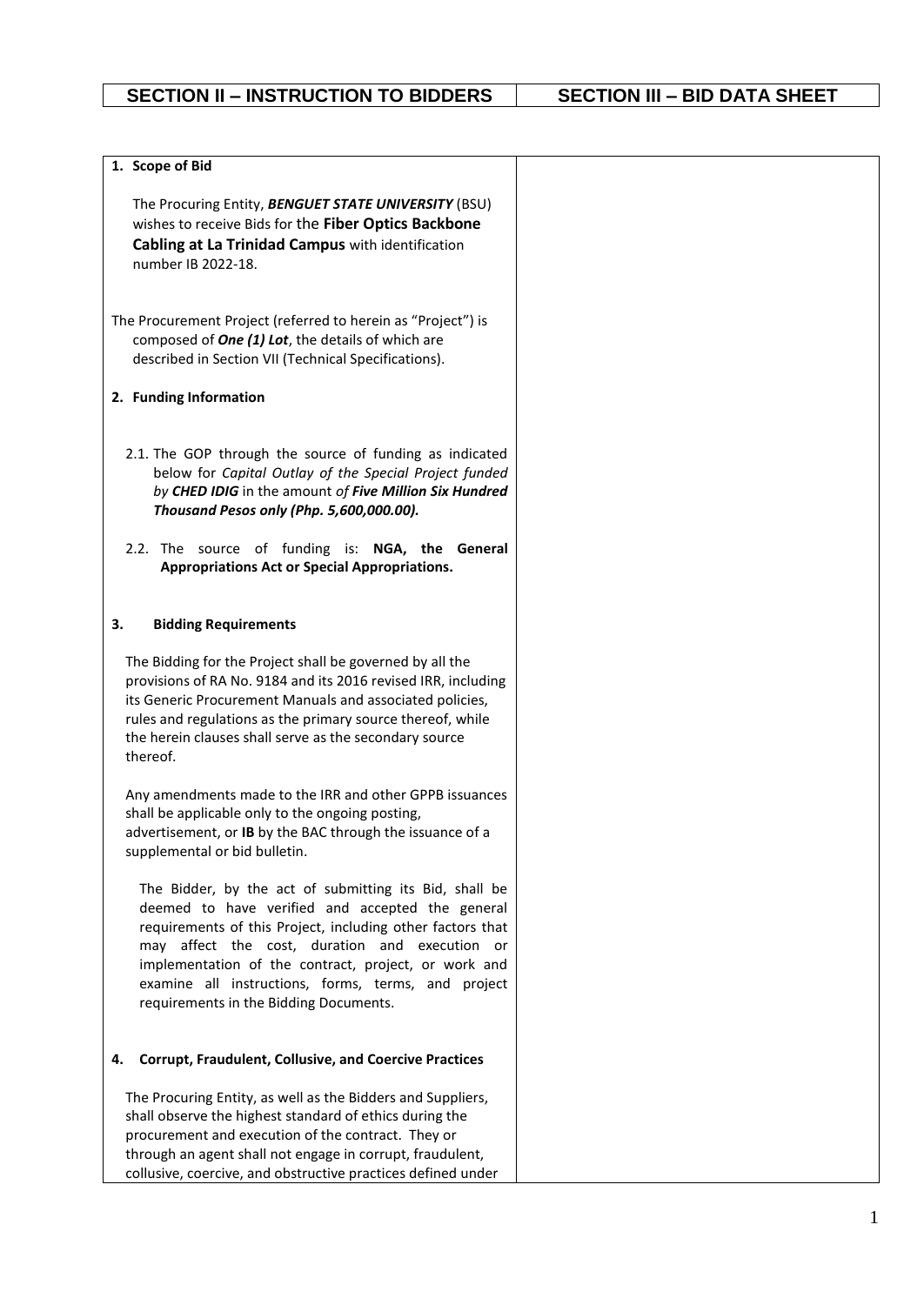|                     | Annex "I" of the 2016 revised IRR of RA No. 9184 or other<br>integrity violations in competing for the Project.                                                                                                                                                                 |                                                                                                                                                                                                                                   |
|---------------------|---------------------------------------------------------------------------------------------------------------------------------------------------------------------------------------------------------------------------------------------------------------------------------|-----------------------------------------------------------------------------------------------------------------------------------------------------------------------------------------------------------------------------------|
| 5. Eligible Bidders |                                                                                                                                                                                                                                                                                 |                                                                                                                                                                                                                                   |
|                     | 5.1. Only Bids of Bidders found to be legally, technically,<br>and financially capable will be evaluated.                                                                                                                                                                       |                                                                                                                                                                                                                                   |
|                     | 5.2. [Select one, delete other/s]                                                                                                                                                                                                                                               |                                                                                                                                                                                                                                   |
|                     | a. Foreign ownership exceeding those allowed under<br>the rules may participate pursuant to:                                                                                                                                                                                    |                                                                                                                                                                                                                                   |
|                     | i. When a Treaty or International or Executive<br>Agreement as provided in Section 4 of the RA No.<br>9184 and its 2016 revised IRR allow foreign bidders<br>to participate;                                                                                                    |                                                                                                                                                                                                                                   |
|                     | ii. Citizens, corporations, or associations of a country,<br>included in the list issued by the GPPB, the laws or<br>regulations of which grant reciprocal rights or<br>privileges to citizens, corporations, or associations<br>of the Philippines;                            |                                                                                                                                                                                                                                   |
| iii.                | When the Goods sought to be procured are not<br>available from local suppliers; or                                                                                                                                                                                              |                                                                                                                                                                                                                                   |
|                     | iv. When there is a need to prevent situations that<br>defeat competition or restrain trade.                                                                                                                                                                                    |                                                                                                                                                                                                                                   |
|                     | b. Foreign ownership limited to those allowed under<br>the rules may participate in this Project.                                                                                                                                                                               |                                                                                                                                                                                                                                   |
|                     | 5.3. Pursuant to Section 23.4.1.3 of the 2016 revised IRR<br>of RA No.9184, the Bidder shall have an SLCC that is<br>at least one (1) contract similar to the Project the<br>value of which, adjusted to current prices using the<br>PSA's CPI, must be at least equivalent to: | 5.3. For this purpose, contracts similar to the Project<br>shall be:<br>Supply,<br>Delivery,<br>Installation,<br>Testing<br>а.<br>and<br>Commissioning of Fiber Optics.<br>b. Completed within five (5) years from the submission |
|                     | a. For the procurement of Non-Expendable Supplies and<br>Services: The Bidder must have completed a single<br>contract that is similar to this Project, equivalent to at<br>least fifty percent (50%) of the ABC.                                                               | and receipt of bids.                                                                                                                                                                                                              |
|                     | 5.4. The Bidders shall comply with the eligibility criteria<br>under Section 23.4.1 of the 2016 IRR of RA No. 9184.                                                                                                                                                             |                                                                                                                                                                                                                                   |
| 6. Origin of Goods  |                                                                                                                                                                                                                                                                                 |                                                                                                                                                                                                                                   |
|                     | There is no restriction on the origin of goods other than<br>those prohibited by a decision of the UN Security Council<br>taken under Chapter VII of the Charter of the UN, subject<br>to Domestic Preference requirements under ITB Clause 18.                                 |                                                                                                                                                                                                                                   |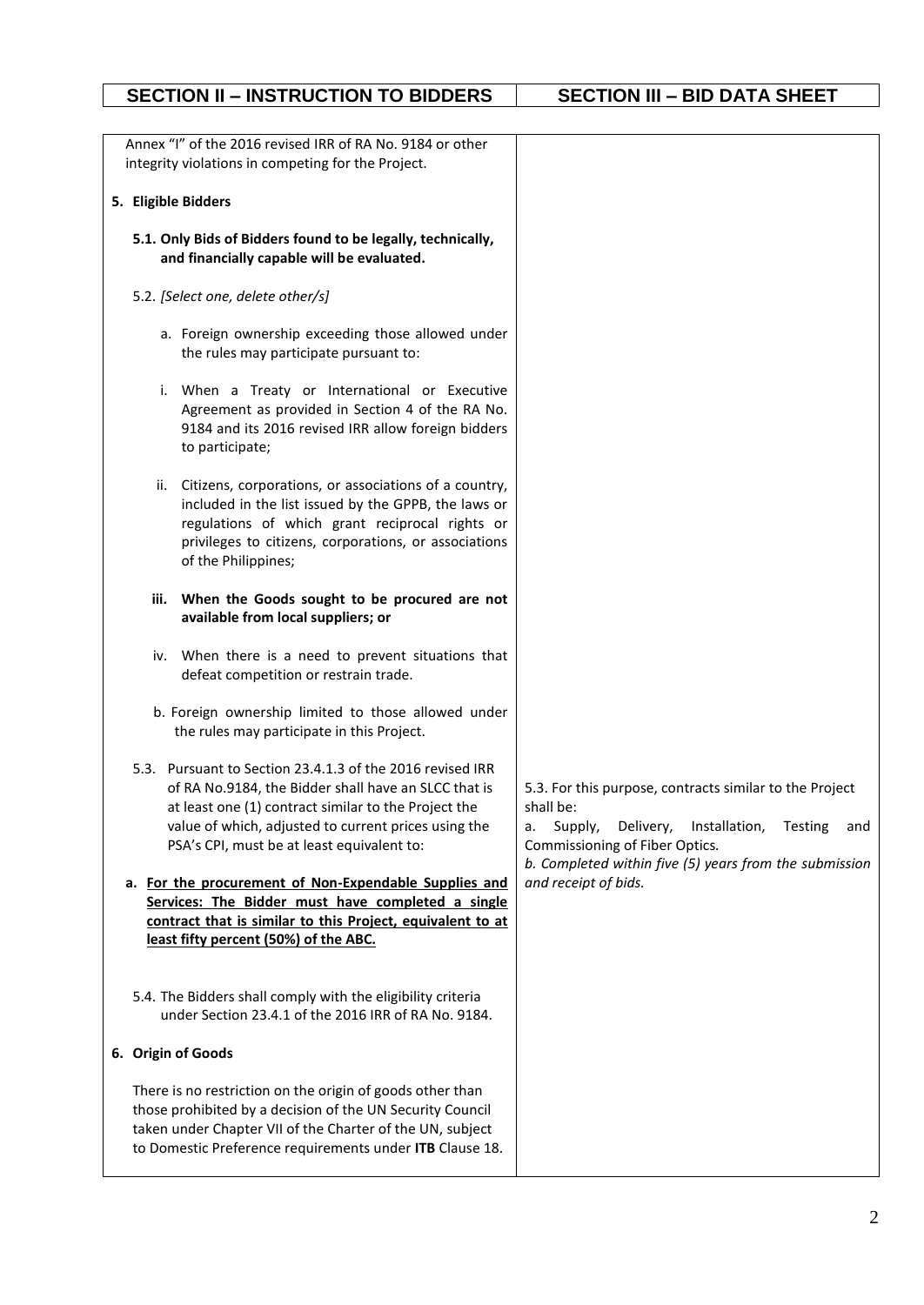| 7. Subcontracts                                                                                                                                                                                                                                                                                                                                                                                                                                                  |                                    |
|------------------------------------------------------------------------------------------------------------------------------------------------------------------------------------------------------------------------------------------------------------------------------------------------------------------------------------------------------------------------------------------------------------------------------------------------------------------|------------------------------------|
|                                                                                                                                                                                                                                                                                                                                                                                                                                                                  |                                    |
| 7.1. The Bidder may subcontract portions of the Project to<br>the extent allowed by the Procuring Entity as stated<br>herein, but in no case more than twenty percent (20%)<br>of the Project.                                                                                                                                                                                                                                                                   |                                    |
| The Procuring Entity has prescribed that Subcontracting<br>is not allowed.                                                                                                                                                                                                                                                                                                                                                                                       | 7.1 Subcontracting is not allowed. |
| 7.2. Subcontracting of any portion of the Project does not<br>relieve the Supplier of any liability or obligation under<br>the Contract. The Supplier will be responsible for the<br>acts, defaults, and negligence of any subcontractor, its<br>agents, servants, or workmen as fully as if these were<br>the Supplier's own acts, defaults, or negligence, or<br>those of its agents, servants, or workmen.                                                    |                                    |
| 8. Pre-Bid Conference                                                                                                                                                                                                                                                                                                                                                                                                                                            |                                    |
| The Procuring Entity will hold a pre-bid conference for this<br>Project on the specified date and time and either at its<br>physical address and/or through videoconferencing/<br>webcasting as indicated in the Invitation to Bid (IB).                                                                                                                                                                                                                         |                                    |
| 9. Clarification and Amendment of Bidding Documents                                                                                                                                                                                                                                                                                                                                                                                                              |                                    |
| Prospective bidders may request for clarification on and/or<br>interpretation of any part of the Bidding Documents. Such<br>requests must be in writing and received by the Procuring<br>Entity, either at its given address or through electronic mail<br>indicated in the IB, at least ten (10) calendar days before<br>the deadline set for the submission and receipt of Bids.                                                                               |                                    |
| Documents comprising the Bid: Eligibility and Technical<br>10.<br><b>Components</b>                                                                                                                                                                                                                                                                                                                                                                              |                                    |
| 10.1. The first envelope shall contain the eligibility and<br>technical documents of the Bid as specified in Section<br>VIII<br><b>Technical</b><br><b>Financial</b><br>(Checklist)<br>of<br>and<br>Documents).                                                                                                                                                                                                                                                  |                                    |
| 10.2. The Bidder's SLCC as indicated in <b>ITB</b> Clause 5.3<br>should have been completed within five (5) years as<br>provided in paragraph 2 of the IB prior to the<br>deadline for the submission and receipt of bids.                                                                                                                                                                                                                                       |                                    |
| 10.3. If the eligibility requirements or statements, the bids,<br>and all other documents for submission to the BAC<br>are in foreign language other than English, it must be<br>accompanied by a translation in English, which shall<br>be authenticated by the appropriate Philippine<br>foreign service establishment, post, or the equivalent<br>office having jurisdiction over the foreign bidder's<br>affairs in the Philippines. Similar to the required |                                    |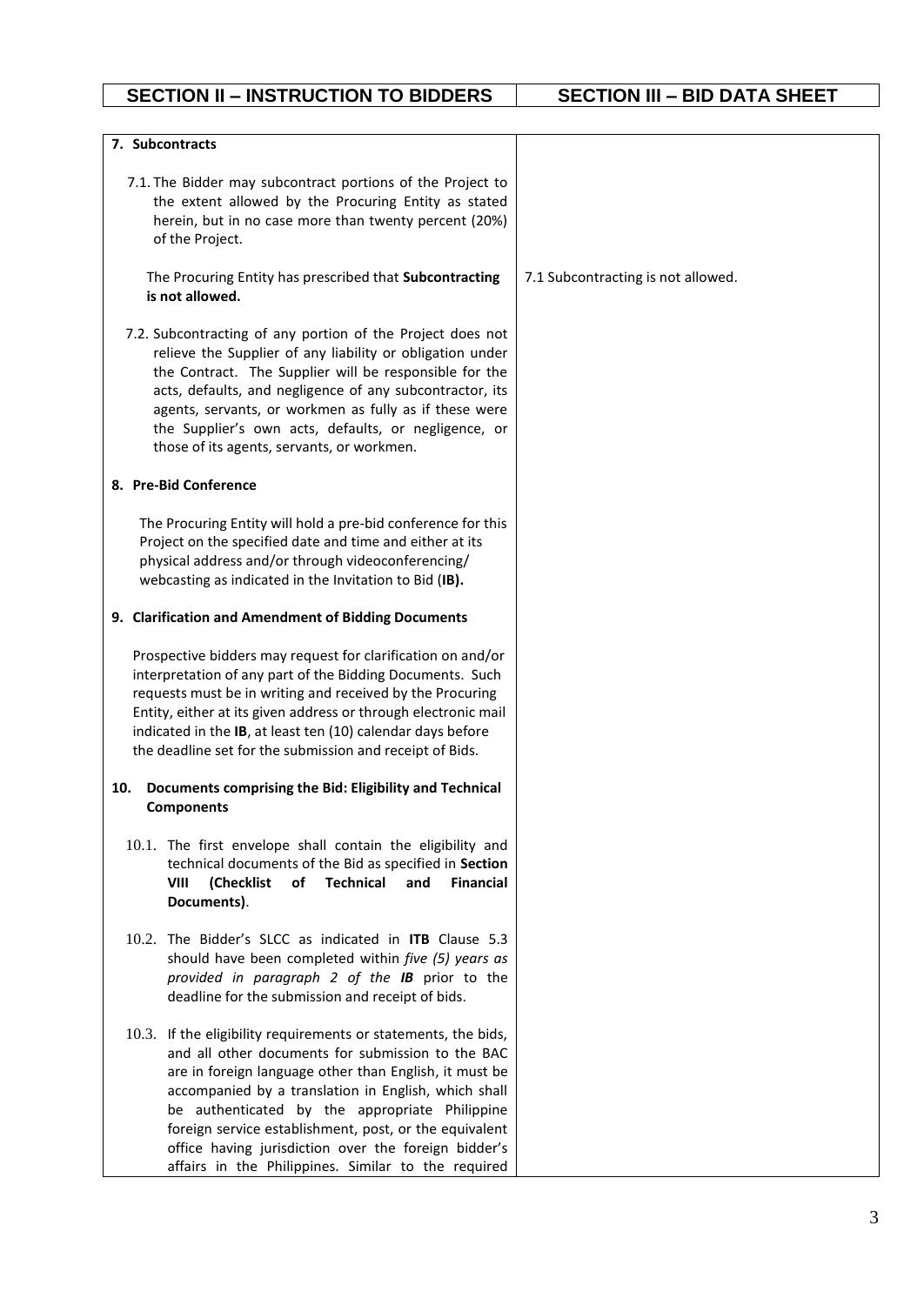| authentication above, for Contracting Parties to the<br>Apostille Convention, only the translated documents<br>shall be authenticated through an apostille pursuant<br>to GPPB Resolution No. 13-2019 dated 23 May 2019.<br>The English translation shall govern, for purposes of<br>interpretation of the bid.                                                                                                                                                                                                                                                                                                                                                                                                                                                                                                                                                                                                                                                                                                                                                                                                                                                                                                                                                                                                                                                                                                                                                                                                             |                                                                                                                                                                                                                                                                                                                                                                                                                                                                                                                                                                                                                                                                                                                                                                                     |
|-----------------------------------------------------------------------------------------------------------------------------------------------------------------------------------------------------------------------------------------------------------------------------------------------------------------------------------------------------------------------------------------------------------------------------------------------------------------------------------------------------------------------------------------------------------------------------------------------------------------------------------------------------------------------------------------------------------------------------------------------------------------------------------------------------------------------------------------------------------------------------------------------------------------------------------------------------------------------------------------------------------------------------------------------------------------------------------------------------------------------------------------------------------------------------------------------------------------------------------------------------------------------------------------------------------------------------------------------------------------------------------------------------------------------------------------------------------------------------------------------------------------------------|-------------------------------------------------------------------------------------------------------------------------------------------------------------------------------------------------------------------------------------------------------------------------------------------------------------------------------------------------------------------------------------------------------------------------------------------------------------------------------------------------------------------------------------------------------------------------------------------------------------------------------------------------------------------------------------------------------------------------------------------------------------------------------------|
| 11. Documents comprising the Bid: Financial Component                                                                                                                                                                                                                                                                                                                                                                                                                                                                                                                                                                                                                                                                                                                                                                                                                                                                                                                                                                                                                                                                                                                                                                                                                                                                                                                                                                                                                                                                       |                                                                                                                                                                                                                                                                                                                                                                                                                                                                                                                                                                                                                                                                                                                                                                                     |
| 11.1. The second bid envelope shall contain the financial<br>documents for the Bid as specified in Section VIII<br>(Checklist of Technical and Financial Documents).<br>11.2. If the Bidder claims preference as a Domestic Bidder<br>or Domestic Entity, a certification issued by DTI shall<br>be provided by the Bidder in accordance with Section<br>43.1.3 of the 2016 revised IRR of RA No. 9184.<br>11.3. Any bid exceeding the ABC indicated in paragraph 2<br>of the IB shall not be accepted.<br>11.4. For Foreign-funded Procurement, a ceiling may be<br>applied to bid prices provided the conditions are met<br>under Section 31.2 of the 2016 revised IRR of RA No.<br>9184.<br>11.5. Financial proposals for single or<br>multi-year<br>Framework Agreement shall be submitted before the<br>deadline of submission of bids as prescribed in the IB.<br>For multi-year Framework Agreement, evaluation of<br>the financial proposal during this stage is for purposes<br>of determining eligibility and whether or not such<br>financial proposal is within the ABC.<br>12. Bid Prices<br>12.1. Prices indicated on the Price Schedule shall be entered<br>separately in the following manner:<br>a. For Goods offered from within the Procuring Entity's<br>country:<br>The price of the Goods quoted EXW (ex-works, ex-<br>i.<br>factory, ex-warehouse, ex-showroom, or off-the-<br>shelf, as applicable);<br>The cost of all customs duties and sales and other<br>ii.<br>taxes already paid or payable; | 10. Eligibility and Technical Components are in Section<br>8 - Checklist of Technical and Financial Documents<br><b>Additional Requirements:</b><br>a. Bidder must have at least five (5) years of<br>experience in the supply, delivery, installation, testing<br>and commissioning of network equipment and<br>structured cabling to government agencies and private<br>sectors;<br>b. Bidder have at least three (3) existing similar<br>projects in the deployment of a fiber optics backbone<br>cabling. The bidder must provide Service Performance<br>Certificate from these agencies;<br>*** All documents submitted by the bidder must have<br>label/tabbings<br>*** Incomplete required documents and expired<br>licenses/ permit shall be a ground for disqualification. |
| The cost of transportation, insurance, and other costs<br>iii.<br>incidental to delivery of the Goods to their final<br>destination; and                                                                                                                                                                                                                                                                                                                                                                                                                                                                                                                                                                                                                                                                                                                                                                                                                                                                                                                                                                                                                                                                                                                                                                                                                                                                                                                                                                                    |                                                                                                                                                                                                                                                                                                                                                                                                                                                                                                                                                                                                                                                                                                                                                                                     |
| iv. The price of other (incidental) services, if any, listed in e.                                                                                                                                                                                                                                                                                                                                                                                                                                                                                                                                                                                                                                                                                                                                                                                                                                                                                                                                                                                                                                                                                                                                                                                                                                                                                                                                                                                                                                                          |                                                                                                                                                                                                                                                                                                                                                                                                                                                                                                                                                                                                                                                                                                                                                                                     |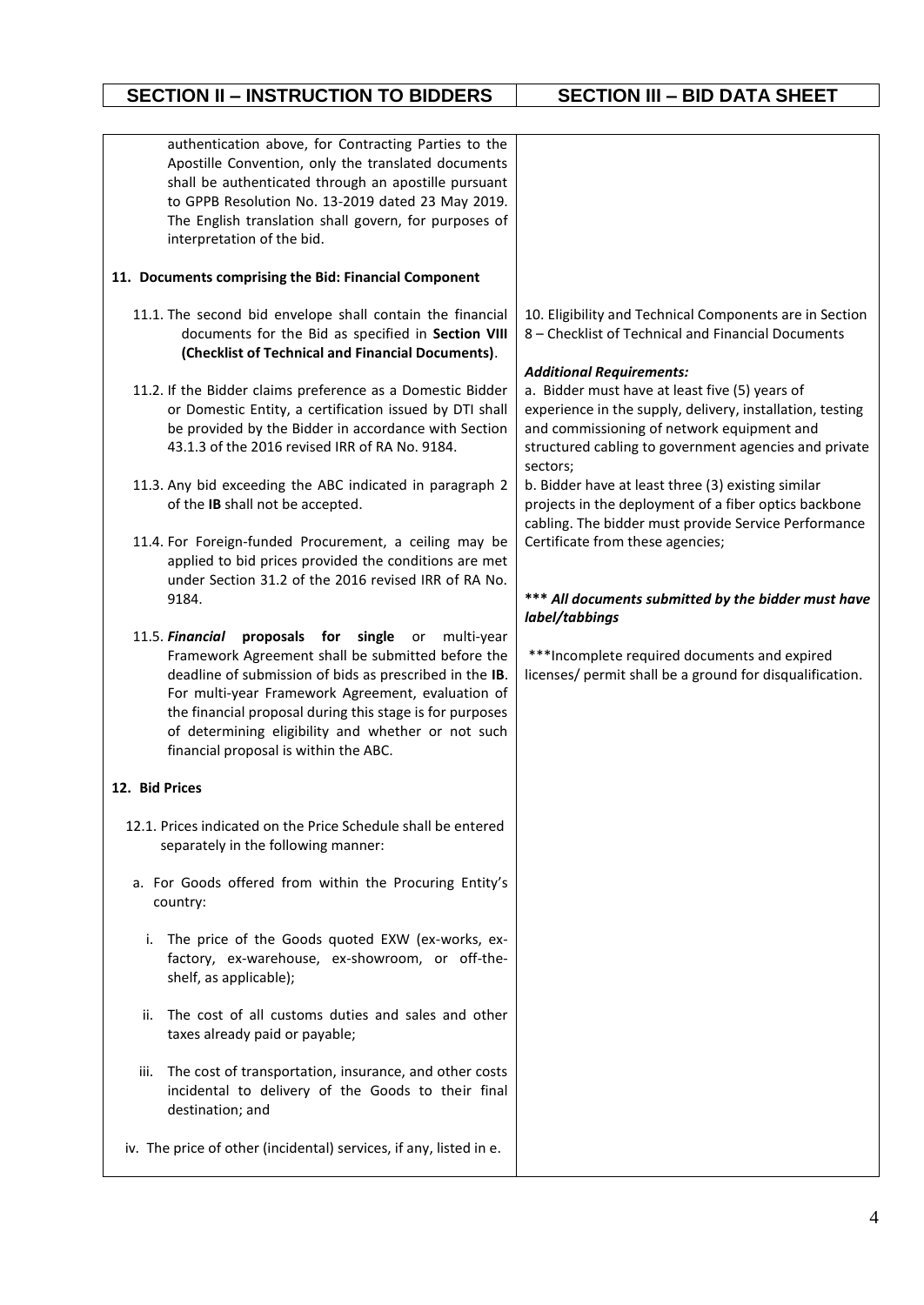| For Goods offered from abroad:<br>b.                                                                                                                                                                                                                                                                                                                                                                                                                                                                                              |                                                                                                                                                                |
|-----------------------------------------------------------------------------------------------------------------------------------------------------------------------------------------------------------------------------------------------------------------------------------------------------------------------------------------------------------------------------------------------------------------------------------------------------------------------------------------------------------------------------------|----------------------------------------------------------------------------------------------------------------------------------------------------------------|
| i. Unless otherwise stated in the BDS, the price of the<br>Goods shall be quoted delivered duty paid (DDP) with<br>the place of destination in the Philippines as specified in<br>the BDS. In quoting the price, the Bidder shall be free to<br>use transportation through carriers registered in any<br>eligible country.<br>Similarly, the Bidder may obtain<br>insurance services from any eligible source country.                                                                                                            |                                                                                                                                                                |
| ii. The price of other (incidental) services, if any, as listed<br>in Section VII (Technical Specifications).                                                                                                                                                                                                                                                                                                                                                                                                                     | 12. The price of the Goods shall be quoted DDP at<br>Benguet State University, Km. 5, La Trinidad, Benguet<br>or the applicable International Commercial Terms |
| 12.2. [Include if Framework Agreement will be used:] For<br>Framework Agreement, the following should also<br>apply in addition to Clause 12.1:                                                                                                                                                                                                                                                                                                                                                                                   | (INCOTERMS) for this project.                                                                                                                                  |
| a. For a single year Framework Agreement, the prices<br>quoted by the Bidder shall be fixed during the Bidder's<br>performance of the contract and not subject to<br>variation or escalation on any account. Price schedules<br>required under Clause 12.1 shall be submitted with the<br>bidding documents.                                                                                                                                                                                                                      |                                                                                                                                                                |
| b. For a multi-year Framework Agreement, the prices<br>quoted by the Bidder during submission of eligibility<br>documents shall be the ceiling and the price quoted<br>during mini-competition must not exceed the initial<br>price offer. The price quoted during call for mini-<br>competition shall be fixed during the Bidder's<br>performance of that Call-off and not subject to<br>variation or escalation on any account. Price schedules<br>required under Clause 12.1 shall be submitted with the<br>bidding documents. |                                                                                                                                                                |
| 13. Bid and Payment Currencies                                                                                                                                                                                                                                                                                                                                                                                                                                                                                                    |                                                                                                                                                                |
| 13.1. For Goods that the Bidder will supply from outside<br>the Philippines, the bid prices may be quoted in the<br>local currency or tradeable currency accepted by the<br>BSP at the discretion of the Bidder. However, for<br>purposes of bid evaluation, Bids denominated in<br>foreign currencies, shall be converted to Philippine<br>currency based on the exchange rate as published in<br>the BSP reference rate bulletin on the day of the bid<br>opening.                                                              |                                                                                                                                                                |
| 13.2. Payment of the contract price shall be made in:                                                                                                                                                                                                                                                                                                                                                                                                                                                                             |                                                                                                                                                                |
| a. Philippine Pesos.                                                                                                                                                                                                                                                                                                                                                                                                                                                                                                              |                                                                                                                                                                |
|                                                                                                                                                                                                                                                                                                                                                                                                                                                                                                                                   |                                                                                                                                                                |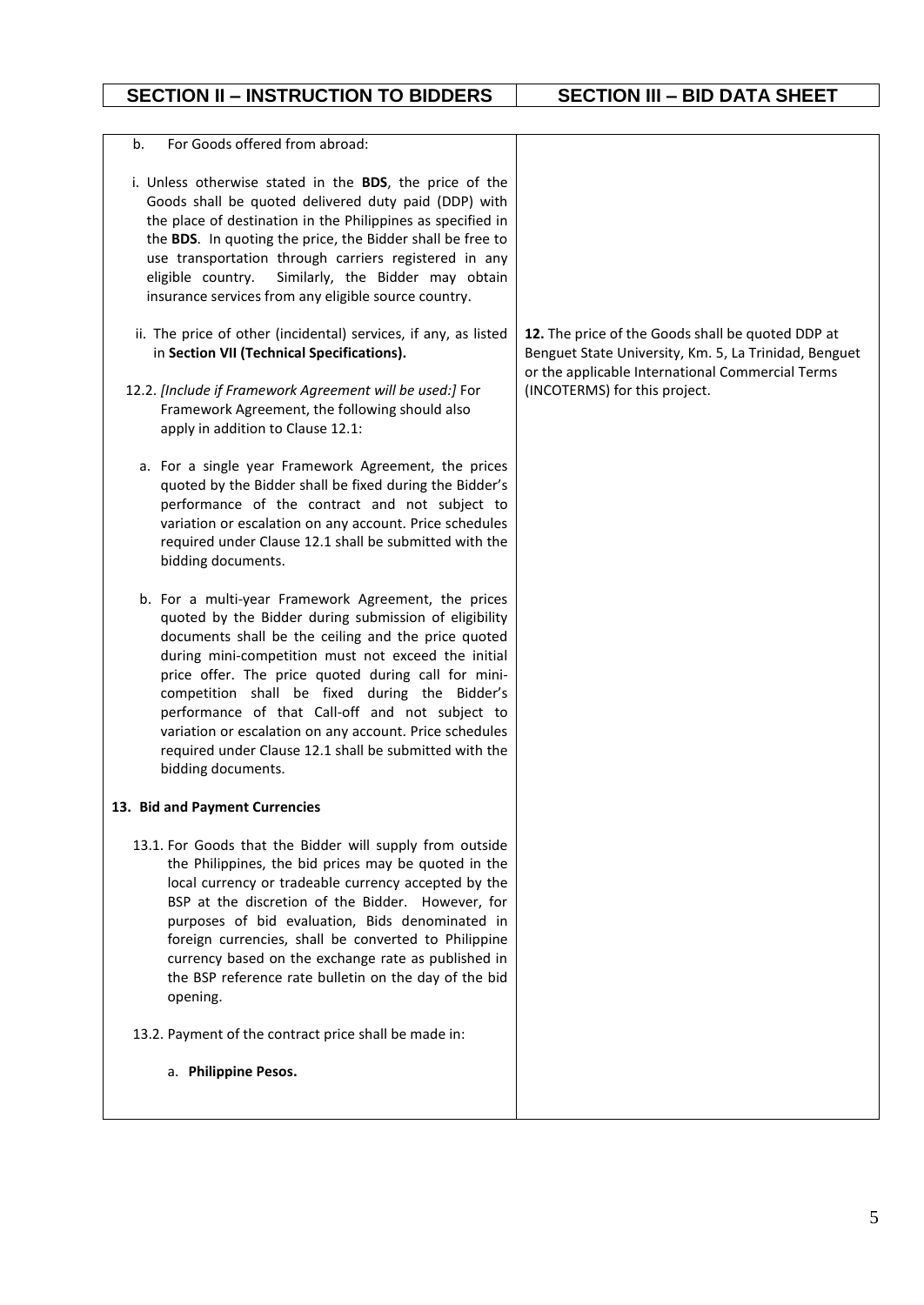| 14.        | <b>Bid Security</b>                                                                                                                                                                                                                                                                                                                                                                                                                                                                                                                                                                                                                                                                                                                                    |                                                                                                                                                                                                                                                                                                                                                                                                                                             |
|------------|--------------------------------------------------------------------------------------------------------------------------------------------------------------------------------------------------------------------------------------------------------------------------------------------------------------------------------------------------------------------------------------------------------------------------------------------------------------------------------------------------------------------------------------------------------------------------------------------------------------------------------------------------------------------------------------------------------------------------------------------------------|---------------------------------------------------------------------------------------------------------------------------------------------------------------------------------------------------------------------------------------------------------------------------------------------------------------------------------------------------------------------------------------------------------------------------------------------|
|            | 14.1. The Bidder shall submit a Bid Securing Declaration <sup>1</sup><br>or any form of Bid Security in the amount indicated<br>in the BDS, which shall be not less than the<br>percentage of the ABC in accordance with the<br>schedule in the <b>BDS</b> .<br>14.2. The Bid and bid security shall be valid until one<br>hundred twenty days from date of opening. Any<br>Bid not accompanied by an acceptable bid security<br>shall be rejected by the Procuring Entity as non-<br>responsive.                                                                                                                                                                                                                                                      | 14.1. Bid Security - shall be in any of the following<br>forms and amount:<br>a. Bid Securing Declaration; or<br>b. The amount of not less than 2% of ABC, if bid<br>security is in cash, cashier's / Manager's check,<br>bank draft/guarantee or irrevocable of credit; or<br>c. The amount of not less than 5% if bid security is in<br>Surety Bond                                                                                       |
| 15.<br>16. | <b>Sealing and Marking of Bids</b><br>Each Bidder shall submit one copy of the first and<br>second components of its Bid.<br>The Procuring Entity may request additional hard<br>copies and/or electronic copies of the Bid. However,<br>failure of the Bidders to comply with the said request<br>shall not be a ground for disqualification.<br>If the Procuring Entity allows the submission of bids<br>through online submission or any other electronic<br>means, the Bidder shall submit an electronic copy of<br>its Bid, which must be digitally signed. An electronic<br>copy that cannot be opened or is corrupted shall be<br>considered non-responsive and, thus, automatically<br>disqualified.<br><b>Deadline for Submission of Bids</b> | 15. Each Bidder shall submit one (1) original copy of<br>their bid proposal and one (1) certified photocopy,<br>marked as "original", and "copy 1", respectively.<br>*** All the photocopied documents must be certified<br>as true copy of the original.<br>The original copy and copy 1 of bid shall be signed by<br>the bidder or its duly authorized representative over<br>printed name and indicating the position in the<br>company. |
|            | 16.1. The Bidders shall submit on the specified date and<br>time and either at its physical address or through<br>online submission as indicated in paragraph 7 of<br>the IB.<br>17. Opening and Preliminary Examination of Bids<br>17.1. The BAC shall open the Bids in public at the time,<br>on the date, and at the place specified in Invitation<br>to Bid (IB). The Bidders' representatives who are                                                                                                                                                                                                                                                                                                                                             |                                                                                                                                                                                                                                                                                                                                                                                                                                             |
|            | present shall sign a register evidencing their<br>attendance. In case videoconferencing,<br>webcasting or other similar technologies will be<br>used, attendance of participants shall likewise be<br>recorded by the BAC Secretariat.<br>In case the Bids cannot be opened as scheduled                                                                                                                                                                                                                                                                                                                                                                                                                                                               |                                                                                                                                                                                                                                                                                                                                                                                                                                             |

1

<sup>&</sup>lt;sup>1</sup> In the case of Framework Agreement, the undertaking shall refer to entering into contract with the Procuring Entity and furnishing of the performance security or the performance securing declaration within ten (10) calendar days from receipt of Notice to Execute Framework Agreement.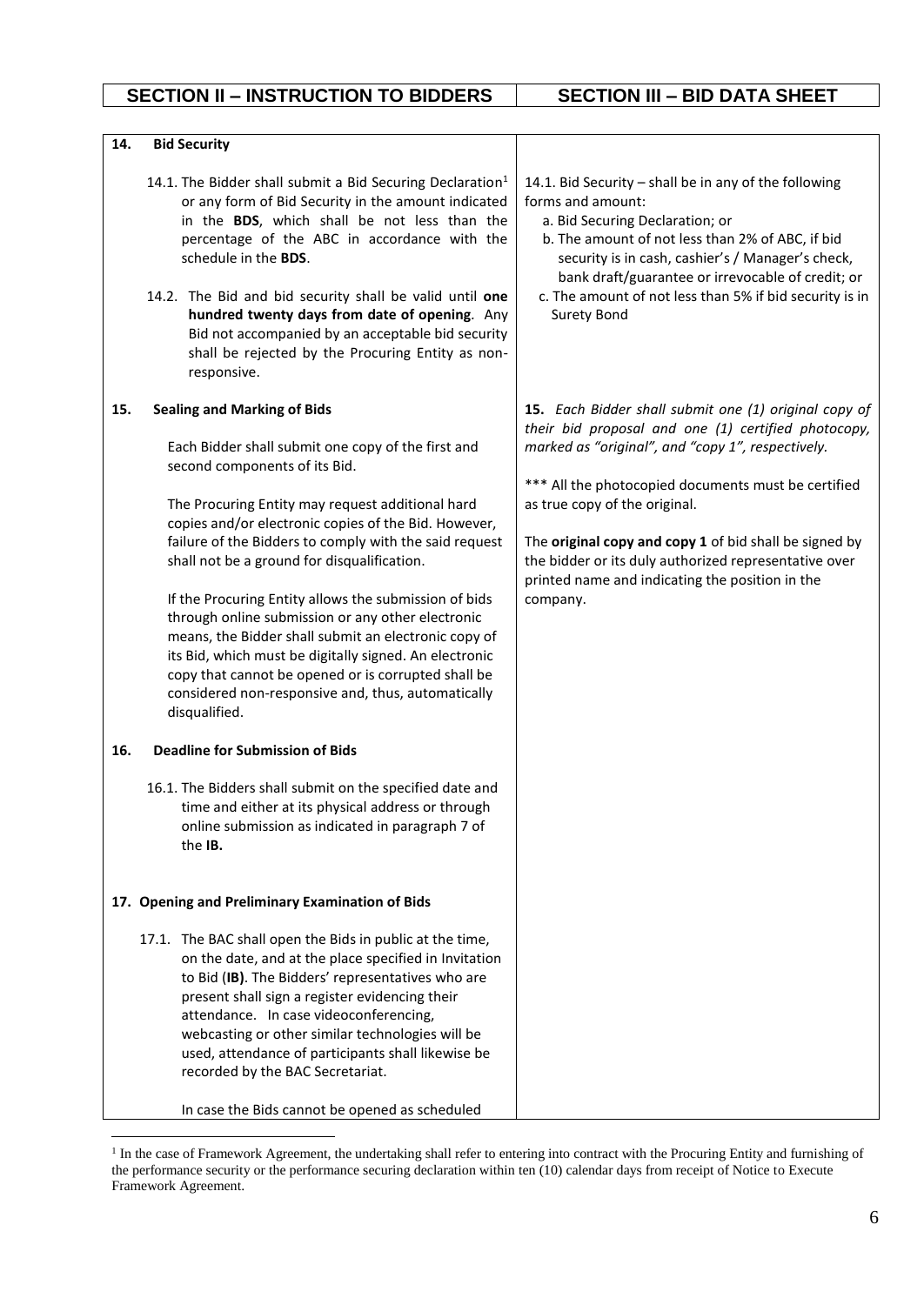| due to justifiable reasons, the rescheduling<br>requirements under Section 29 of the 2016 revised<br>IRR of RA No. 9184 shall prevail.                                                                                                                                                                                                                                                                                                |                                              |
|---------------------------------------------------------------------------------------------------------------------------------------------------------------------------------------------------------------------------------------------------------------------------------------------------------------------------------------------------------------------------------------------------------------------------------------|----------------------------------------------|
| 17.2. The preliminary examination of bids shall be<br>governed by Section 30 of the 2016 revised IRR of<br>RA No. 9184.                                                                                                                                                                                                                                                                                                               |                                              |
| 18.<br><b>Domestic Preference</b>                                                                                                                                                                                                                                                                                                                                                                                                     |                                              |
| 18.1. The Procuring Entity will grant a margin of<br>preference for the purpose of comparison of Bids<br>in accordance with Section 43.1.2 of the 2016<br>revised IRR of RA No. 9184.                                                                                                                                                                                                                                                 |                                              |
| 19. Detailed Evaluation and Comparison of Bids                                                                                                                                                                                                                                                                                                                                                                                        |                                              |
| 19.1. The Procuring BAC shall immediately conduct a<br>detailed evaluation of all Bids rated "passed," using<br>non-discretionary pass/fail criteria. The BAC shall<br>consider the conditions in the evaluation of Bids<br>under Section 32.2 of the 2016 revised IRR of RA<br>No. 9184.                                                                                                                                             |                                              |
| 19.2. If the Project allows partial bids, bidders may<br>submit a proposal on any of the lots or items, and<br>evaluation will be undertaken on a per lot or item<br>basis, as the case maybe. In this case, the Bid<br>Security as required by ITB Clause 15 shall be<br>submitted for each lot or item separately.                                                                                                                  |                                              |
| 19.3. The descriptions of the lots or items shall be<br>indicated in Section VII (Technical Specifications),<br>although the ABCs of these lots or items are<br>indicated in the BDS for purposes of the NFCC<br>computation pursuant to Section 23.4.2.6 of the<br>2016 revised IRR of RA No. 9184. The NFCC must<br>be sufficient for the total of the ABCs for all the lots<br>or items participated in by the prospective Bidder. | 19.3. Project will be awarded in one (1) Lot |
| 19.4. The Project shall be awarded as follows:                                                                                                                                                                                                                                                                                                                                                                                        |                                              |
| Option 1 - One Project having several items that<br>shall be awarded as one contract.                                                                                                                                                                                                                                                                                                                                                 |                                              |
| Option 2 - One Project having several items<br>grouped into several lots, which shall be awarded<br>as separate contracts per lot.                                                                                                                                                                                                                                                                                                    |                                              |
| Option 3 - One Project having several items, which<br>shall be awarded as separate contracts per item.                                                                                                                                                                                                                                                                                                                                |                                              |
| 19.5. Except for bidders submitting a committed Line of<br>Credit from a Universal or Commercial Bank in lieu of<br>its NFCC computation, all Bids must include the NFCC                                                                                                                                                                                                                                                              |                                              |